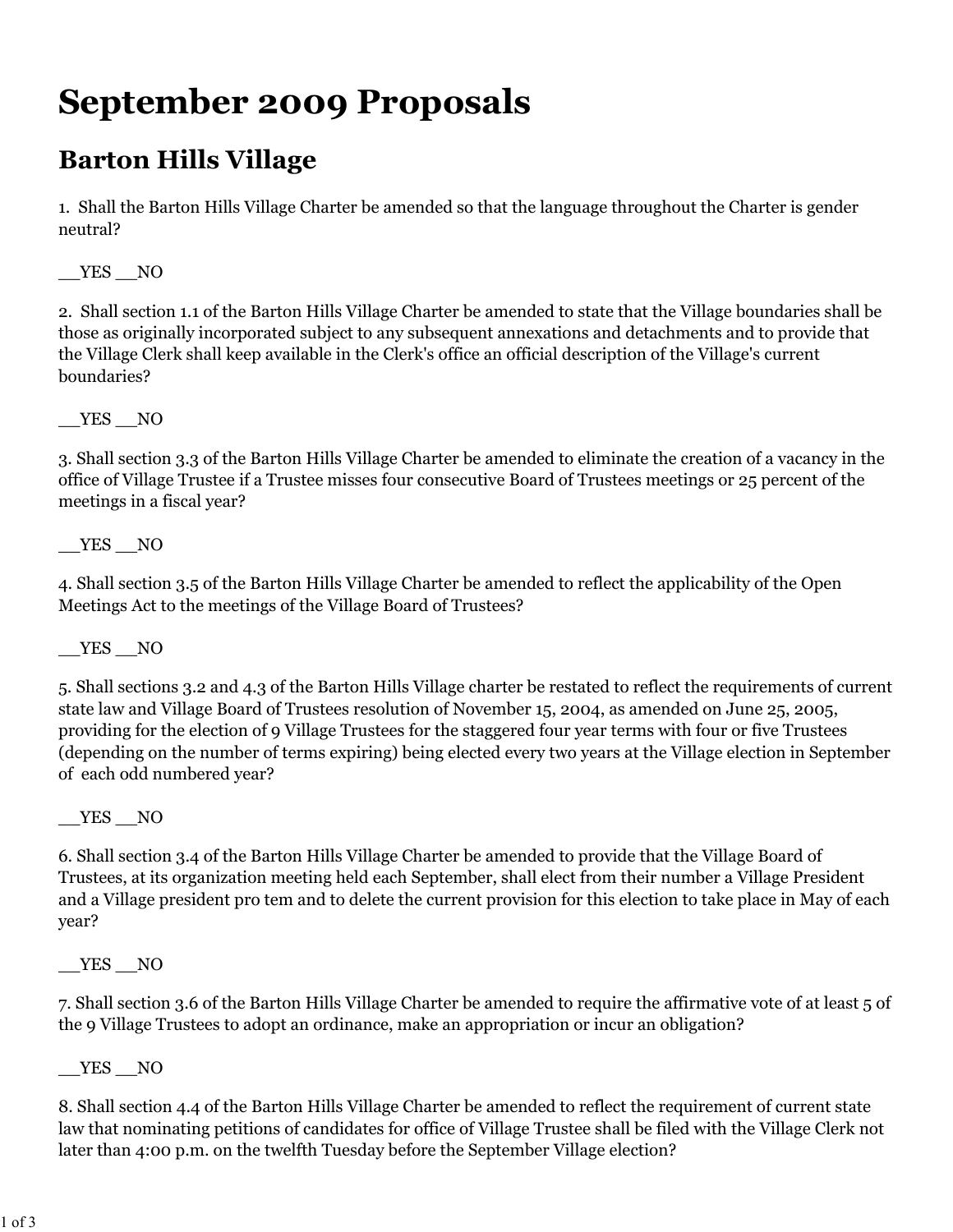$YES$   $NO$ 

9. Shall section 4.5 of the Barton Hills Village Charter be amended by deleting the provision that permits the filing of an amended nominating petition by a candidate after the filing deadline for the office of Village Trustee if the Village Clerk finds that the candidate's petitions do not contain the required number of signatures?

\_\_YES \_\_NO

10. Shall section 4.5 of the Barton Hills Village Charter be amended to reflect the requirement of current state law that a candidate for the office of Village Trustee may withdraw by filing a signed statement to that effect with the Village Clerk not later than 4:00 p.m. of the third day after the last day for filing the nominating petition?

 $YES$  NO

11. Shall section 4.8 of the Barton Hills Village Charter be amended to reflect the state law provision for the County Board of Canvassers to canvass Village elections and to delete the section's provision specifying certain duties of a Village board of canvassers?

YES NO

12. Shall section 4.9 of the Barton Hills Village Charter be amended to delete the provision for counting ballots by Village election inspectors, their reporting of the results to the Village Clerk, and the role of the Clerk in reviewing the election returns and notifying the prevailing candidates of their election and to provide instead that the Clerk shall perform all duties in connection with Village elections as are required by the Michigan election law?

\_\_YES \_\_NO

13. Shall section 5.1 of the Village Charter be amended to authorize the Clerk to appoint a Deputy Clerk?

YES NO

14. Shall section 5.2 of the Barton Hills Village Charter be amended to reflect the state law requirement for a system of Village accounts of its receipts and expenditures that conforms to a uniform system of accounts required by law?

\_\_YES \_\_NO

15. Shall section 5.2 of the Barton Hills Village Charter be amended to delete the requirement that the Village Treasurer obtain the approval of the Village President to make payments out of the Village treasury of appropriated funds?

 $YES$   $NO$ 

16. Shall section 6.6 of the Barton Hills Village Charter be amended to authorize the Village Board of Trustees to provide penalties for ordinance violations of fines up to \$500 and/or imprisonment of up to 90 days, or such longer period as permitted by law up to 93 days?

YES NO

17. Shall sections 7.2 and 7.4 of the Barton Hills Village Charter be amended to provide that the proposed